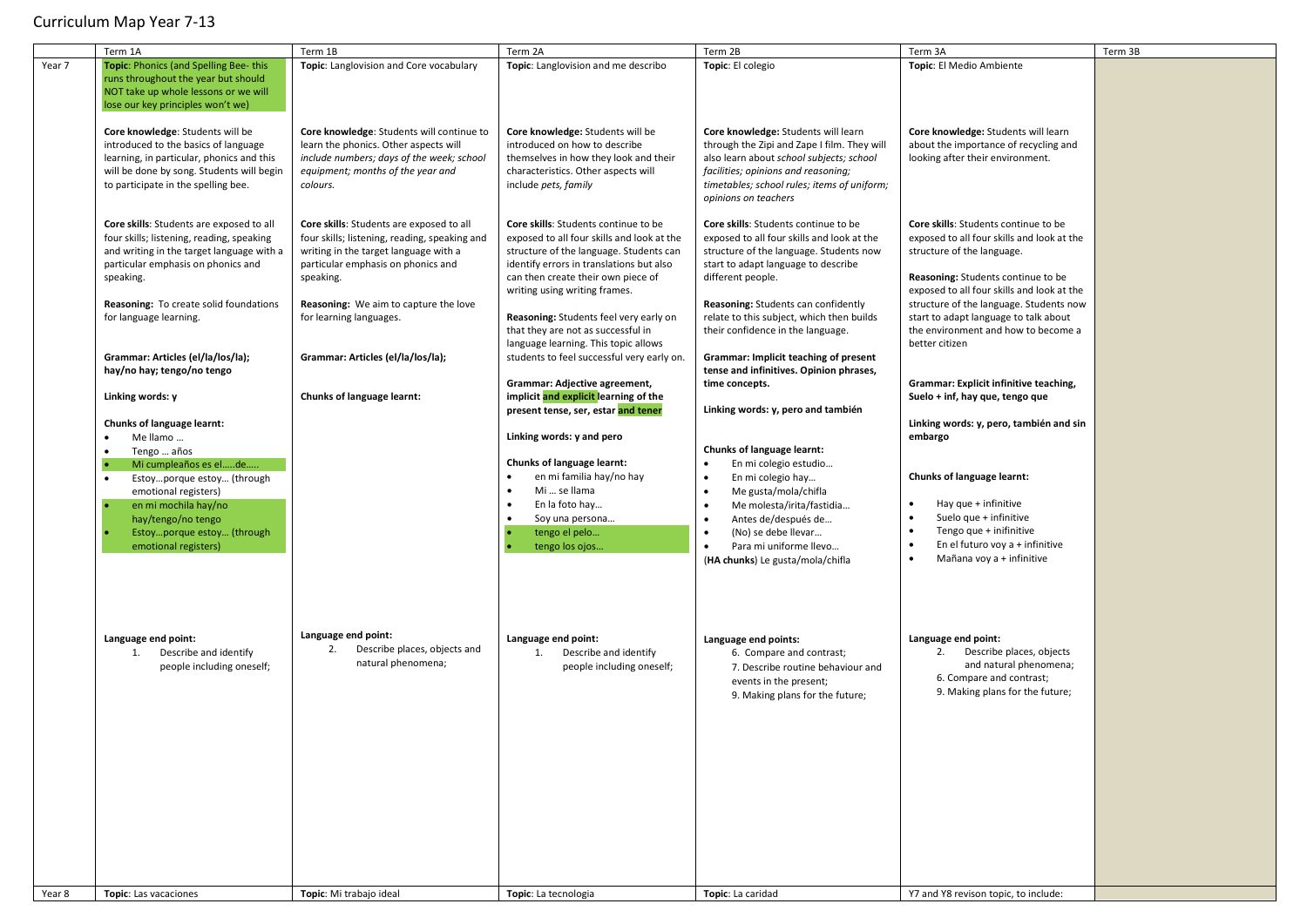| Core knowledge: Students will learn<br>about fiestas that happen around the<br>world and what to expect during a<br>holiday.<br>Core skills: Students continue to be<br>exposed to all four skills and look at the<br>structure of the language.<br>Reasoning:<br><b>Grammar: Ordering tickets, Daily</b><br>routine, Ordering food, fui, fue, fuimos,<br>Implicit conditional tense.<br>Linking words: y, pero, también, sin<br>embargo, ya que, además, aunque<br>Chunks of language learnt: | Core knowledge: Students will learn how<br>to conduct an interview for a job in the<br>future.<br>Core skills: Students continue to be<br>exposed to all four skills and look at the<br>structure of the language.<br>Reasoning: Promoting a range of careers<br>within the UK and the wider world, which<br>provides students with aspirations.<br>Grammar: Present tense (implicitly,)<br>perfect tense (implicitly,) Conditional<br>tense (implicitly.) Usted<br>Linking words: y, pero, también, sin<br>embargo, ya que, además<br>Chunks of language learnt:<br>Soy una persona<br>$\bullet$ | Core knowledge: Students will learn<br>through the Zipi and Zape II film. They<br>will also learn about technology and its<br>uses.<br>Core skills: Students continue to be<br>exposed to all four skills and look at the<br>structure of the language.<br>Reasoning: The film captures students'<br>love for languages and gets them<br>engaged in Spanish.<br>Grammar: Present tense (implicitly and<br>explicitly,) prepositions, directions<br>Linking words: y, pero, también, sin<br>embargo, ya que<br>Chunks of language learnt: | Core knowledge: Students will learn<br>about homelessness and healthy living.<br>Core skills: Students continue to be<br>exposed to all four skills and look at the<br>structure of the language.<br>Reasoning: To create an awareness of<br>social issues in the world around us. To<br>promote students to be better citizens<br>and looking after themselves.<br>Grammar: Present tense (implicitly,) Voy<br>a, Opinions, infinitives, nini<br>Linking words: y, pero, también, sin<br>embargo, ya que, además, aunque<br>Chunks of language learnt: | 3.<br>5.<br>$\bullet$ | <b>Creating Questions</b><br>Making arrangements<br>Going out - ordering it<br>Role plays<br>Food/Drink<br><b>Directions</b> |
|------------------------------------------------------------------------------------------------------------------------------------------------------------------------------------------------------------------------------------------------------------------------------------------------------------------------------------------------------------------------------------------------------------------------------------------------------------------------------------------------|---------------------------------------------------------------------------------------------------------------------------------------------------------------------------------------------------------------------------------------------------------------------------------------------------------------------------------------------------------------------------------------------------------------------------------------------------------------------------------------------------------------------------------------------------------------------------------------------------|------------------------------------------------------------------------------------------------------------------------------------------------------------------------------------------------------------------------------------------------------------------------------------------------------------------------------------------------------------------------------------------------------------------------------------------------------------------------------------------------------------------------------------------|---------------------------------------------------------------------------------------------------------------------------------------------------------------------------------------------------------------------------------------------------------------------------------------------------------------------------------------------------------------------------------------------------------------------------------------------------------------------------------------------------------------------------------------------------------|-----------------------|------------------------------------------------------------------------------------------------------------------------------|
| Prefiero ir de vacaciones a<br>$\bullet$<br>Suelo ir con<br>En las vacaciones fui/fuimos a<br>Si tuviera mucho dinero iría a<br>Necesito un billete (ida, ida y<br>$\bullet$<br>vuelta) a<br>Por la mañana/tarde/noche (me<br>٠<br>levanto/me ducho)                                                                                                                                                                                                                                           | Me interesa trabajar en<br>$\bullet$<br>En el pasado he trabajado en<br>$\bullet$<br>$\bullet$<br>En el futuro me gustaría trabajar<br>en<br>Mi trabajo ideal sería<br>$\bullet$                                                                                                                                                                                                                                                                                                                                                                                                                  | Me gusta usar<br>$\bullet$<br>Me encanta/flipa usar<br>$\bullet$<br>Prefiero usar<br>٠<br>Pienso que/creo que<br>$\bullet$<br>En el pasado habia<br>$\bullet$<br>Hace diez anos habia<br>$\bullet$<br>$\bullet$<br>Me gustaria                                                                                                                                                                                                                                                                                                           | Puede ser<br>$\bullet$<br>$\bullet$<br>Imagino/Pienso que es<br>Lo mejor/peor es que<br>$\bullet$<br>$\bullet$<br>(No) se debe/puede<br>Me duele (n)<br>$\bullet$                                                                                                                                                                                                                                                                                                                                                                                       |                       |                                                                                                                              |
| Language end points:<br>6. Compare and contrast;<br>7. Describe routine behaviour and<br>events in the present;<br>8. Describe routine behaviour in<br>the past;<br>9. Making plans for the future;<br>10. Indicating agreement and<br>disagreement;                                                                                                                                                                                                                                           | Language end points:<br>1.<br>Describe and identify people<br>including oneself;<br>Express ones feelings;<br>4.<br>8. Describe routine behaviour in the<br>past;<br>9. Making plans for the future;                                                                                                                                                                                                                                                                                                                                                                                              | Language end points:<br>7. Describe routine behaviour and<br>events in the present;<br>9. Making plans for the future;<br>10. Indicating agreement and<br>disagreement;                                                                                                                                                                                                                                                                                                                                                                  | Language end points:<br>Express ones feelings;<br>4.<br>6. Compare and contrast;<br>7. Describe routine behaviour and<br>events in the present;<br>11. Solving problems;                                                                                                                                                                                                                                                                                                                                                                                |                       |                                                                                                                              |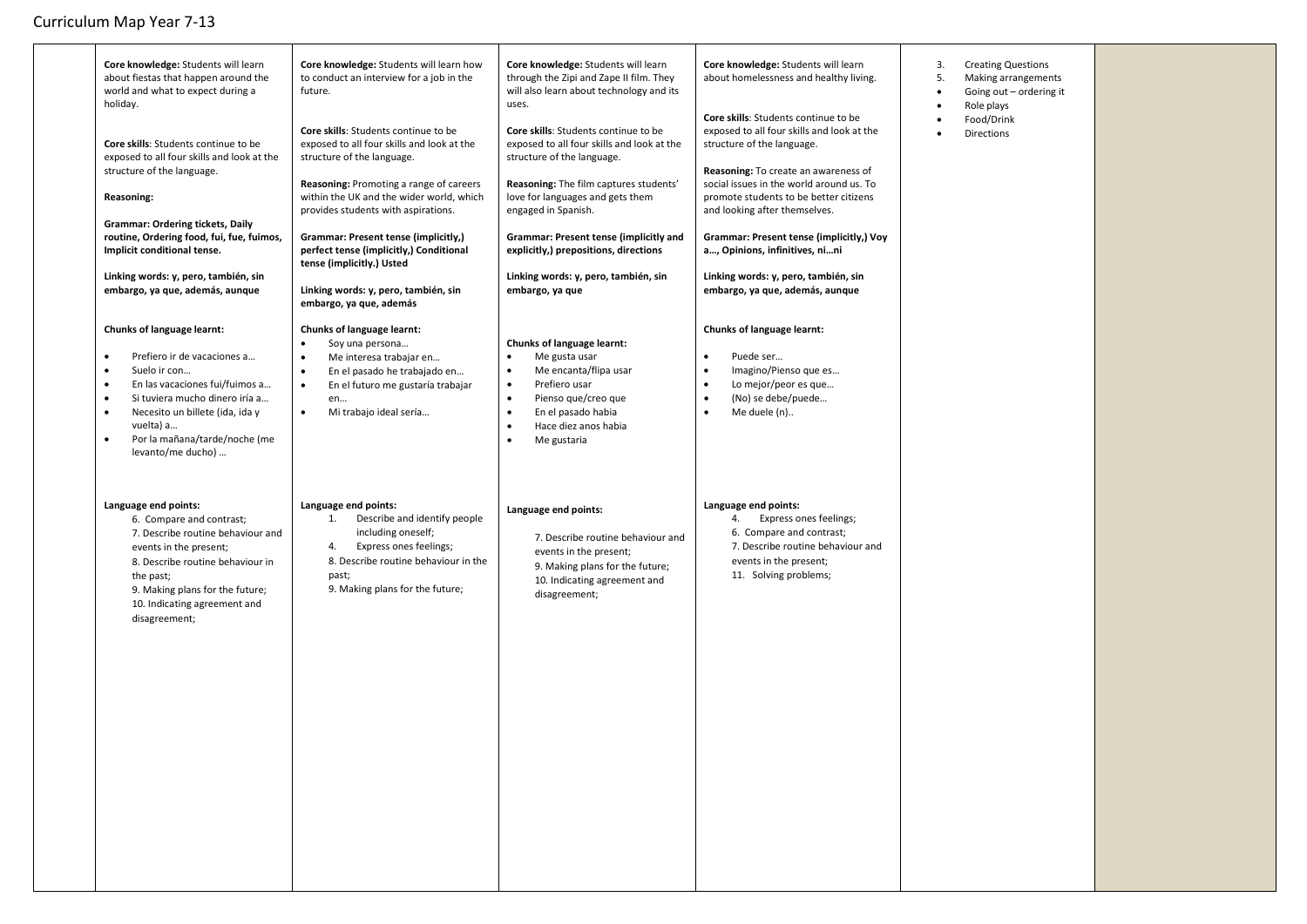| Year 9 | Topic: La familia y los amigos                                                                                                                                                                                                                                                                                                                                                                                                                                                                                                                                                                                                                                                                                                                                                                                                                                                                                                                                                                                                                                                                                   | Topic: Mi tiempo libre                                                                                                                                                                                                                                                                                                                                                                                                                                                                                                                                                                                                                                                                                                                                                                                                                                                                                                                                                                                                                                                                                                                                                                                                                                                     | Topic: Mi región                                                                                                                                                                                                                                                                                                                                                                                                                                                                                                                                                                                                                                                                                                                                                                                                                                                                                                                                                                                                                                                                                                                                                                                                                                                   | Topic: Las fiestas y las costumbres                                                                                                                                                                                                                                                                                                                                                                                                                                                                                                                                                                                                                                                                                                                                                                                                                                                                                                                                                                                                                                                                                                                                | Topic: El colegio                                                                                                                                                                                                                                                                                                                                                                                                                                                                                                                                                                                                                                                                                                                                                                                                                                                                                                                                                                                                                                                                                                                          |  |
|--------|------------------------------------------------------------------------------------------------------------------------------------------------------------------------------------------------------------------------------------------------------------------------------------------------------------------------------------------------------------------------------------------------------------------------------------------------------------------------------------------------------------------------------------------------------------------------------------------------------------------------------------------------------------------------------------------------------------------------------------------------------------------------------------------------------------------------------------------------------------------------------------------------------------------------------------------------------------------------------------------------------------------------------------------------------------------------------------------------------------------|----------------------------------------------------------------------------------------------------------------------------------------------------------------------------------------------------------------------------------------------------------------------------------------------------------------------------------------------------------------------------------------------------------------------------------------------------------------------------------------------------------------------------------------------------------------------------------------------------------------------------------------------------------------------------------------------------------------------------------------------------------------------------------------------------------------------------------------------------------------------------------------------------------------------------------------------------------------------------------------------------------------------------------------------------------------------------------------------------------------------------------------------------------------------------------------------------------------------------------------------------------------------------|--------------------------------------------------------------------------------------------------------------------------------------------------------------------------------------------------------------------------------------------------------------------------------------------------------------------------------------------------------------------------------------------------------------------------------------------------------------------------------------------------------------------------------------------------------------------------------------------------------------------------------------------------------------------------------------------------------------------------------------------------------------------------------------------------------------------------------------------------------------------------------------------------------------------------------------------------------------------------------------------------------------------------------------------------------------------------------------------------------------------------------------------------------------------------------------------------------------------------------------------------------------------|--------------------------------------------------------------------------------------------------------------------------------------------------------------------------------------------------------------------------------------------------------------------------------------------------------------------------------------------------------------------------------------------------------------------------------------------------------------------------------------------------------------------------------------------------------------------------------------------------------------------------------------------------------------------------------------------------------------------------------------------------------------------------------------------------------------------------------------------------------------------------------------------------------------------------------------------------------------------------------------------------------------------------------------------------------------------------------------------------------------------------------------------------------------------|--------------------------------------------------------------------------------------------------------------------------------------------------------------------------------------------------------------------------------------------------------------------------------------------------------------------------------------------------------------------------------------------------------------------------------------------------------------------------------------------------------------------------------------------------------------------------------------------------------------------------------------------------------------------------------------------------------------------------------------------------------------------------------------------------------------------------------------------------------------------------------------------------------------------------------------------------------------------------------------------------------------------------------------------------------------------------------------------------------------------------------------------|--|
|        | Core knowledge: Students will be able<br>to understand and express about family<br>and friends.<br>Core skills: Students continue to be<br>exposed to all four skills and look at the<br>structure of the language.<br><b>Reasoning:</b> This is one of the GCSE<br>topics and translates to any student<br>from any background. Students can<br>easily communicate with this topic. A<br>good introduction to a GCSE module<br>and A topic students can express<br>themselves with confidently as it is the<br>world they know.<br><b>Grammar: Possessive</b><br>adjectives(mio,tuyo, conmigo, contigo)<br>Asking questions (explicitly teaching<br>do/does will not need to be translated<br>in a qu.)<br>(HA curriculum to explicitly teach the<br>preterite tense)<br>Chunks of language learnt:<br>En mi familia hay<br>Mies<br>Soy/es una persona<br>Me llevo bien/mal con el/ella<br>Quiero<br>Quisiera<br>All chunks relate to friends and family<br>Language end points:<br>1.<br>Describe and identify<br>people including oneself;<br>Express ones feelings;<br>4.<br>9. Making plans for the future. | Core knowledge: Students will be able to<br>understand and express what they do in<br>their free time and their aspirations for<br>work. Students will also practise telling the<br>time and counting money.<br>Core skills: Students continue to be<br>exposed to all four skills and look at the<br>structure of the language. Students learn<br>how to tell the time. Students are taught<br>how to tell the time and cultural<br>awareness of money in other countries.<br>Reasoning: This is one of the GCSE topics<br>and translates to any student from any<br>background. A topic students can express<br>themselves with confidently as it is the<br>world they know.<br>Grammar: Implicit and Explicit re-<br>enforcement of the present tense and<br>immediate future. Re-enforcement that<br>es -> son.<br>Chunks of language learnt:<br>Mi(s) pasatiempo(s) es/son<br>$\bullet$<br>$\bullet$<br>En mi tiempo libre<br>En casa<br>A la/las<br>$\bullet$<br>Tengo un trabajo<br>parcial/completotrabajo como<br>Tengo un trabajo parcial/completo y<br>$\bullet$<br>gano<br>$\bullet$<br>Voy a comprar<br>Language end points:<br>5.<br>Make arrangements;<br>Describe routine behaviour<br>6.<br>and events in the present;<br>9. Making plans for the future. | Core knowledge: Students will be able<br>to understand and express about their<br>local, national and international area.<br>Core skills: Students continue to be<br>exposed to all four skills and look at the<br>structure of the language.<br>Reasoning: This is one of the GCSE<br>topics and translates to any student<br>from any background. A topic students<br>can express themselves with confidently<br>as it is the world they know as well as<br>inspiring them to learn about the world<br>around us.<br><b>Grammar: Conditional tense</b><br>(implicitly,) Preterite tense (implicitly,)<br>future tense (implicitly)<br>(HA curriculum to explicitly teach the<br>conditional and future tense)<br>Chunks of language learnt:<br>Vivo en y es<br>$\bullet$<br>En mi casa/dormitorio/piso hay<br>La casa de mis sueños sería<br>Lo bueno y lo malo de (mi<br>barrio/dormitorio/región) es<br>Mi región en el pasado era<br>$\bullet$<br>Mi región en el futuro será<br>$\bullet$<br>Language end points:<br>2.<br>Describe places, objects<br>and natural phenomena;<br>6. Compare and contrast;<br>7. Describe routine behaviour and<br>events in the present;<br>8. Describe routine behaviour in<br>the past;<br>9. Making plans for the future. | Core knowledge: Students will be able to<br>understand and express what an<br>international 'fiesta' may look like.<br>Core skills: Students continue to be<br>exposed to all four skills and look at the<br>structure of the language. Students learn<br>to present information to their peers.<br>Reasoning: This is one of the GCSE topics<br>and translates to any student from any<br>background. An inspiring topic, to teach<br>them to learn about the world around us.<br>Grammar: Students implicitly re-enforce<br>the conditional tense. Students implicitly<br>learn the perfect tense. Comparisons.<br>Weather- present and preterit<br>Chunks of language learnt:<br>La fiesta que me gustaría visitar es<br>Para celebrar la fiesta de la<br>gente<br>El año que viene quisiera visitar<br>$\bullet$<br>En el pasado he ido/he estado<br>$\bullet$<br>La diferencia entre y<br>$\bullet$<br>$\bullet$<br>Una comida típica de<br>Me gustaría pedir<br>$\bullet$<br>$\bullet$<br>Ponme<br>Language end points:<br>8. Describe routine behaviour in the<br>past;<br>9. Making plans for the future;<br>10. Indicating agreement and<br>disagreement. | Core knowledge: Students will be able<br>to understand and express what a<br>school looks like in the international<br>world.<br>Core skills: Students continue to be<br>exposed to all four skills and look at the<br>structure of the language.<br>Reasoning: This is one of the GCSE<br>topics and translates to any student<br>from any background. A topic students<br>can express themselves with<br>confidently as it is the world they know,<br>as well as inspiring them to learn about<br>the world around us.<br><b>Grammar: Comparisons, implicit</b><br>learning of the future tense, use of<br>'haber' in the past tense.<br>Chunks of language learnt:<br>La diferencia entre y<br>En mi escuela primaria había<br>Las presiones de los alumnos<br>son<br>Si fuera director de mi colegio<br>$\bullet$<br>cambiaría<br>El alumno perfecto sería<br>$\bullet$<br>Cuando sea mayor me gustaría<br>$\bullet$<br>Language end points:<br>2.<br>Describe places, objects<br>and natural phenomena;<br>6. Compare and contrast;<br>7. Describe routine behaviour<br>and events in the present;<br>9. Making plans for the future. |  |
|        |                                                                                                                                                                                                                                                                                                                                                                                                                                                                                                                                                                                                                                                                                                                                                                                                                                                                                                                                                                                                                                                                                                                  |                                                                                                                                                                                                                                                                                                                                                                                                                                                                                                                                                                                                                                                                                                                                                                                                                                                                                                                                                                                                                                                                                                                                                                                                                                                                            |                                                                                                                                                                                                                                                                                                                                                                                                                                                                                                                                                                                                                                                                                                                                                                                                                                                                                                                                                                                                                                                                                                                                                                                                                                                                    |                                                                                                                                                                                                                                                                                                                                                                                                                                                                                                                                                                                                                                                                                                                                                                                                                                                                                                                                                                                                                                                                                                                                                                    |                                                                                                                                                                                                                                                                                                                                                                                                                                                                                                                                                                                                                                                                                                                                                                                                                                                                                                                                                                                                                                                                                                                                            |  |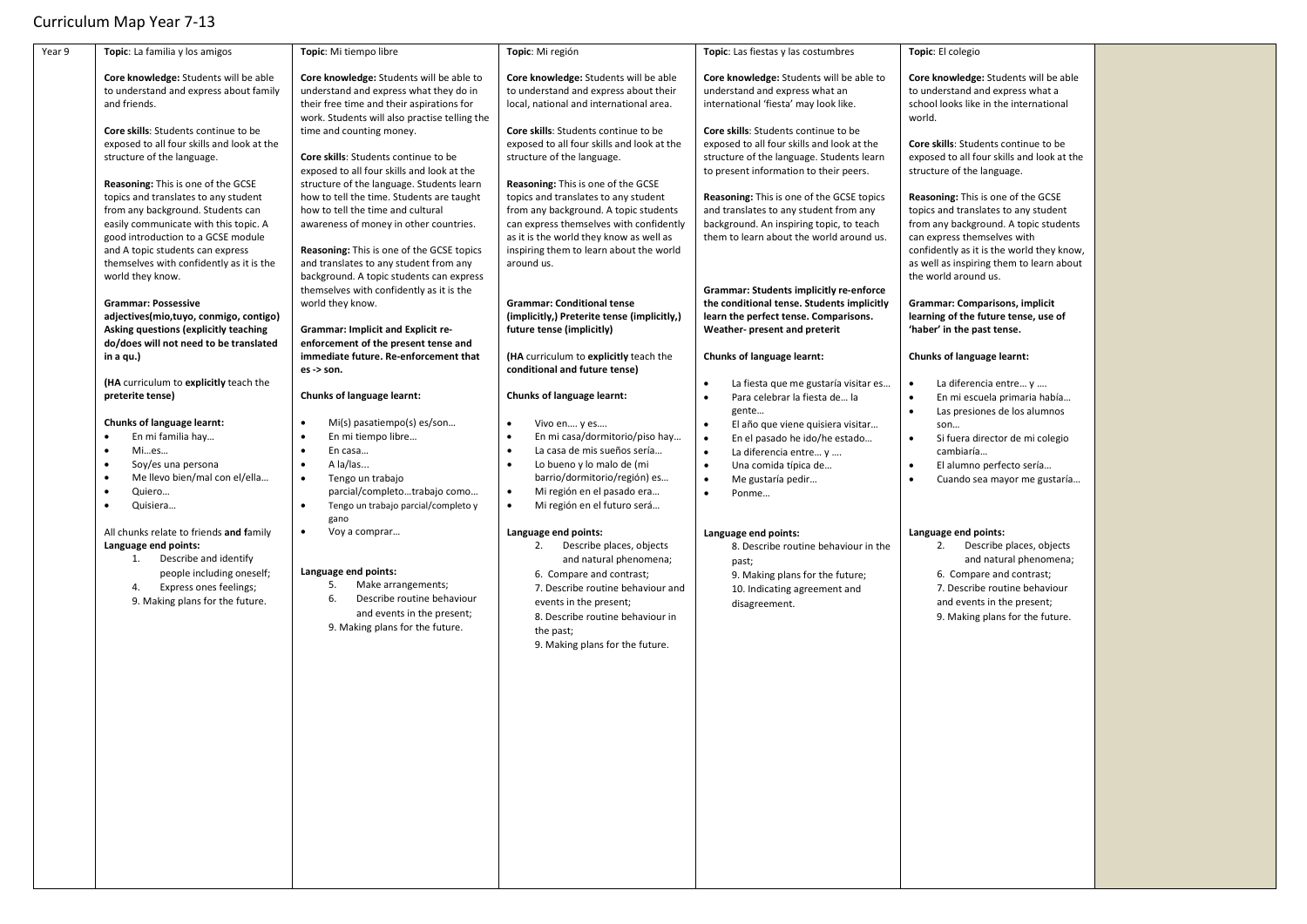| Year 10 | Topic: El Medio Ambiente                                                                                                                                                                                                                                                                                                                                                                                                                                                          | Topic: Los Necesitados                                                                                                                                                                                                                                                                                                                                                                                                                                                                                                                                                                                                                                                                                                                                                                                                                      | Topic: La Tecnología                                                                                                                                                                                                                                                                                                                                                                                                                                                                                                                                      | Topic: Los Trabajos                                                                                                                                                                                                                                                                                                                                                                                                                                                                                                                          | Topic: El Amor y Las Relaciones<br>Personales                                                                                                                                                                                                                                                                                                                                                                                                                                                                         |  |
|---------|-----------------------------------------------------------------------------------------------------------------------------------------------------------------------------------------------------------------------------------------------------------------------------------------------------------------------------------------------------------------------------------------------------------------------------------------------------------------------------------|---------------------------------------------------------------------------------------------------------------------------------------------------------------------------------------------------------------------------------------------------------------------------------------------------------------------------------------------------------------------------------------------------------------------------------------------------------------------------------------------------------------------------------------------------------------------------------------------------------------------------------------------------------------------------------------------------------------------------------------------------------------------------------------------------------------------------------------------|-----------------------------------------------------------------------------------------------------------------------------------------------------------------------------------------------------------------------------------------------------------------------------------------------------------------------------------------------------------------------------------------------------------------------------------------------------------------------------------------------------------------------------------------------------------|----------------------------------------------------------------------------------------------------------------------------------------------------------------------------------------------------------------------------------------------------------------------------------------------------------------------------------------------------------------------------------------------------------------------------------------------------------------------------------------------------------------------------------------------|-----------------------------------------------------------------------------------------------------------------------------------------------------------------------------------------------------------------------------------------------------------------------------------------------------------------------------------------------------------------------------------------------------------------------------------------------------------------------------------------------------------------------|--|
|         | Core knowledge: Students will be able<br>to understand and express about the<br>environment.                                                                                                                                                                                                                                                                                                                                                                                      | Core knowledge: Students will be able to<br>understand and express about people with<br>the greatest needs in the world.                                                                                                                                                                                                                                                                                                                                                                                                                                                                                                                                                                                                                                                                                                                    | Core knowledge: Students will be able<br>to understand and express about the<br>use (and lack of use) of technology in<br>the world                                                                                                                                                                                                                                                                                                                                                                                                                       | Core knowledge: Students will be able to<br>talk about jobs and aspirations for the<br>future.                                                                                                                                                                                                                                                                                                                                                                                                                                               | Core knowledge: Students will be able<br>to understand and express about<br>different relationships.                                                                                                                                                                                                                                                                                                                                                                                                                  |  |
|         | Core skills: Students continue to be<br>exposed to all four skills and look at the<br>structure of the language.                                                                                                                                                                                                                                                                                                                                                                  | Core skills: Students continue to be<br>exposed to all four skills and look at the<br>structure of the language.                                                                                                                                                                                                                                                                                                                                                                                                                                                                                                                                                                                                                                                                                                                            | Core skills: Students continue to be<br>exposed to all four skills and look at the<br>structure of the language.                                                                                                                                                                                                                                                                                                                                                                                                                                          | Core skills: Students continue to be<br>exposed to all four skills and look at the<br>structure of the language.                                                                                                                                                                                                                                                                                                                                                                                                                             | Core skills: Students continue to be<br>exposed to all four skills and look at the<br>structure of the language. Students will                                                                                                                                                                                                                                                                                                                                                                                        |  |
|         | Reasoning: This is one of the GCSE<br>topics and translates to any student<br>from any background. A topic to<br>encourage students to learn about the<br>world around us.                                                                                                                                                                                                                                                                                                        | Reasoning: This is one of the GCSE topics<br>and translates to any student from any<br>background. A topic to encourage<br>students to learn about the world around<br>us.                                                                                                                                                                                                                                                                                                                                                                                                                                                                                                                                                                                                                                                                  | Reasoning: This is one of the GCSE<br>topics and translates to any student<br>from any background. A topic students<br>can express themselves about<br>confidently as it is the world they know                                                                                                                                                                                                                                                                                                                                                           | Reasoning: This is one of the GCSE topics<br>and translates to any student from any<br>background. A topic to encourage<br>students to learn about the world around<br>us.                                                                                                                                                                                                                                                                                                                                                                   | be able to understand and appreciate<br>different family structures.<br>Reasoning: This is one of the GCSE<br>topics and translates to any student<br>from any background. A topic to                                                                                                                                                                                                                                                                                                                                 |  |
|         | Grammar: Implicit re-enforcement of<br>the perfect tense.                                                                                                                                                                                                                                                                                                                                                                                                                         | Grammar: Implicit re-enforcement of the<br>preterit tense, Implicit re-enforcement of<br>the perfect tense.                                                                                                                                                                                                                                                                                                                                                                                                                                                                                                                                                                                                                                                                                                                                 | Grammar:. Perfect Tense focus,<br>Comparatives and superlatives, por and<br>para                                                                                                                                                                                                                                                                                                                                                                                                                                                                          | Grammar:. Usted                                                                                                                                                                                                                                                                                                                                                                                                                                                                                                                              | encourage students to learn about the<br>world around us.                                                                                                                                                                                                                                                                                                                                                                                                                                                             |  |
|         | Chunks of language learnt:<br>Los problemas con el medio<br>$\bullet$<br>ambiente son<br>Las soluciones para el medio<br>ambiente son<br>Para mejorar el medio ambiente<br>$\bullet$<br>he ayudado con<br>Para mejorar la situación global<br>$\bullet$<br>debemos<br>Language end points:<br>2.<br>Describe places, objects<br>and natural phenomena;<br>7. Describe routine behaviour and<br>events in the present;<br>9. Making plans for the future;<br>11. Solving problems; | Chunks of language learnt:<br>$\bullet$<br>La situación de los sin techo en<br>nuestra sociedad es a causa de<br>$\bullet$<br>Para ayudar a la gente de mi<br>región<br>A los sin techo les hacen falta<br>$\bullet$<br>$\bullet$<br>Las soluciones para los sin techo<br>son<br>La situación de los sin techo<br>$\bullet$<br>anteriormente era<br>$\bullet$<br>Para los sin techo en el futuro<br>espero que haya<br>$\bullet$<br>Para mejorar la situación de los sin<br>techo debemos<br>$\bullet$<br>En el pasado he<br>$\bullet$<br>Los problemas de la gente del tercer<br>mundo son<br>Para ayudar se debe<br>$\bullet$<br>Language end points:<br>2. Describe places, objects and<br>natural phenomena;<br>7. Describe routine behaviour and<br>events in the present;<br>9. Making plans for the future;<br>11. Solving problems; | Chunks of language learnt:<br>fue ado/ido<br>$\bullet$<br>Los jóvenes están obsesionados<br>con la tecnología hoy en día a<br>causa de<br>Las ventajas y desventajas del<br>$\bullet$<br>internet son<br>$\bullet$<br>En el pasado he usado el internet<br>para<br>$\bullet$<br>He usado  para<br>$\bullet$<br>En el pasado he ado/ido<br>Acabo de usar el internet para<br>$\bullet$<br>Language end points:<br>6. Compare and contrast;<br>7. Describe routine behaviour and<br>events in the present;<br>8. Describe routine behaviour in<br>the past; | Chunks of language learnt:<br>$\bullet$<br>Yo diría que el trabajo más<br>importante es<br>$\bullet$<br>Cuando sea mayor me interesa<br>trabajar en (Francia) dado que<br>será<br>$\bullet$<br>Los aspectos positivos de encontrar<br>un trabajo a los dieciocho años<br>serán<br>Quisiera buscar un trabajo en<br>$\bullet$<br>$\bullet$<br>Los riesgos de no tener un trabajo<br>son<br>Language end points:<br>6. Compare and contrast;<br>7. Describe routine behaviour and<br>events in the present;<br>9. Making plans for the future; | Grammar: Explicit teaching of the<br>immediate future tense and reflexive<br>verbs.<br>Chunks of language learnt:<br>Hoy en día es<br>$\bullet$<br>común/aceptable/importante<br>$\bullet$<br>A mi juicio las relaciones de hoy<br>son<br>$\bullet$<br>Mi pareja ideal sería<br>$\bullet$<br>Cuando sea mayor<br>Language end points:<br>4. Express ones feelings;<br>7. Describe routine behaviour<br>and events in the present;<br>8. Describe routine behaviour in<br>the past;<br>9. Making plans for the future; |  |
|         |                                                                                                                                                                                                                                                                                                                                                                                                                                                                                   |                                                                                                                                                                                                                                                                                                                                                                                                                                                                                                                                                                                                                                                                                                                                                                                                                                             |                                                                                                                                                                                                                                                                                                                                                                                                                                                                                                                                                           |                                                                                                                                                                                                                                                                                                                                                                                                                                                                                                                                              |                                                                                                                                                                                                                                                                                                                                                                                                                                                                                                                       |  |